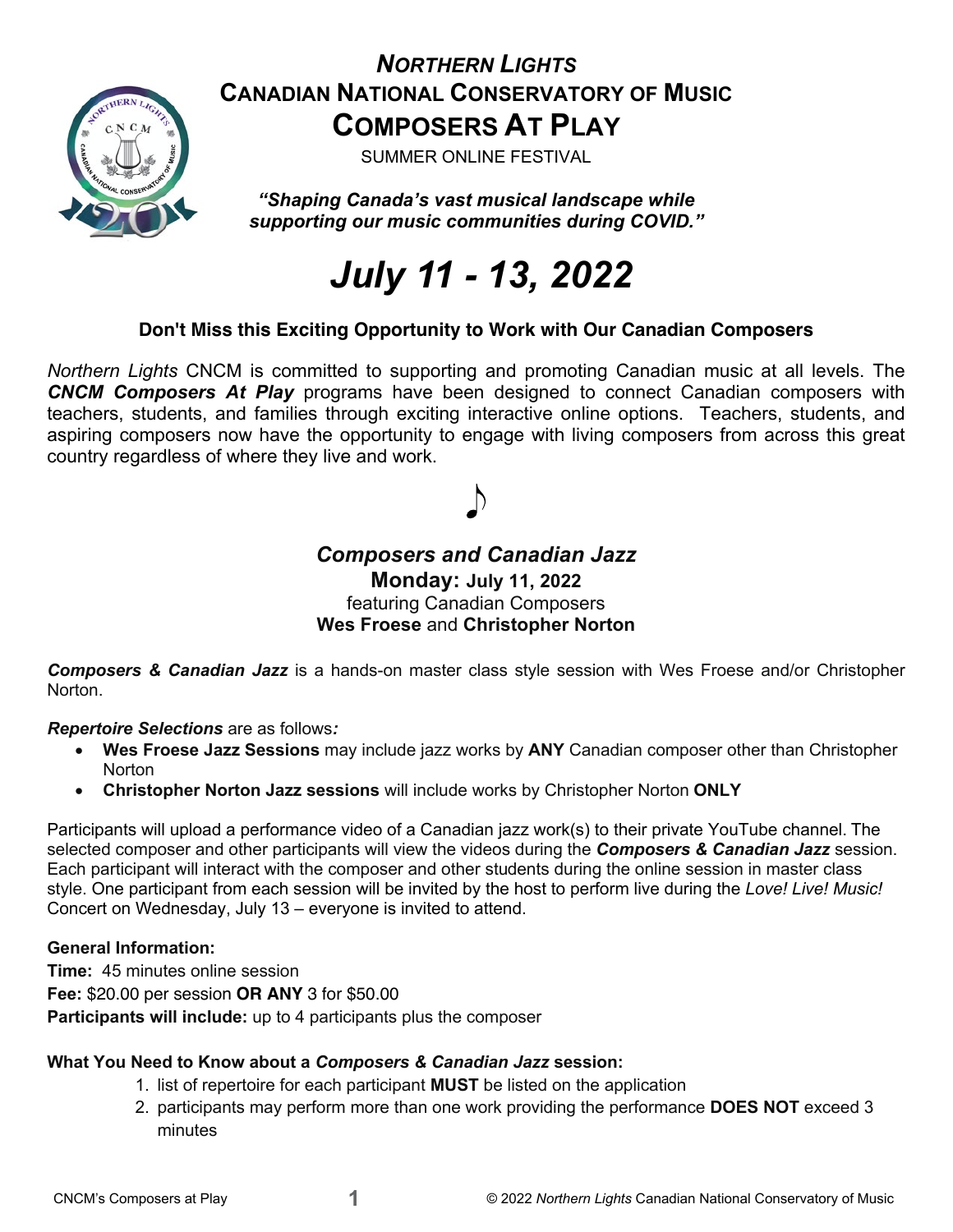- 3. pre-recorded videos will be uploaded by the participants to their private YouTube channel by the deadline provided by CNCM. The videos will be managed in the following manner:
	- i. participants may choose to have their face visible during the recording
	- ii. a short oral introduction is recommended
	- iii. memory not required; **ONLY** original source scores may be used during the performance
	- iv. links to the participant's private YouTube channel will be shared with the composer, CNCM representative and participants **ONLY**
	- v. CNCM will provide a 'how to list' for posting videos
	- vi. participants will need to be able to view the YouTube videos and interact with the online group at the same time. CNCM recommends that a second device might be the best approach to viewing these videos.
- 4. session may be video recorded by CNCM for archival purposes
- 5. a release form will be issued to the contact person and **MUST** be signed by all participants/parents prior to the session date

 $\big)$ 

## *Canadian Composers & Kids* **Tuesday: July 12, 2022** featuring Canadian Composers **Martha Hill Duncan (ON), Wes Froese (SK), Lynette Sawatsky (SK), Jen Smith Lanthier & Beth Hamilton (ON)**

*Canadian Composers & Kids* is a hands-on session with one of CNCM's listed composers. Participants will upload a performance video of work(s) written by the selected composer to their private YouTube channel. The selected composer and other participants will view the videos during the *Canadian Composers & Kids* session. Each participant will interact with the composer and other students during the online session. Although CNCM's *Canadian Composers & Kids* includes performance, the composer will not provide an assessment of that performance. Instead, the composer will share back stories, compositional features, inspirational ideas, and work with the performers as a group on concepts which may enhance the performance of the featured works. One participant from each session will be invited by the host to perform live during the *Love! Live! Music!* Concert on Wednesday, July 13 – everyone is invited to attend.

#### **General Information:**

**Time:** 45 minutes online session **Fee:** \$20.00 per session **OR ANY** 3 for \$50.00 **Participant will include:** up to 4 participants plus the composer

#### **What You Need to Know about a** *Canadian Composers & Kids* **(online) session:**

- 1. list of repertoire for each participant **MUST** be listed on the application
- 2. participants may perform more than one work providing the performance **DOES NOT** exceed 3 minutes
- 3. pre-recorded videos will be uploaded by the participants to their private YouTube channel by the deadline provided by CNCM. The videos will be managed in the following manner:
	- a. participants may choose to have their face visible during the recording
	- b. a short oral introduction is recommended
	- c. memory not required; **ONLY** original source scores may be used during the performance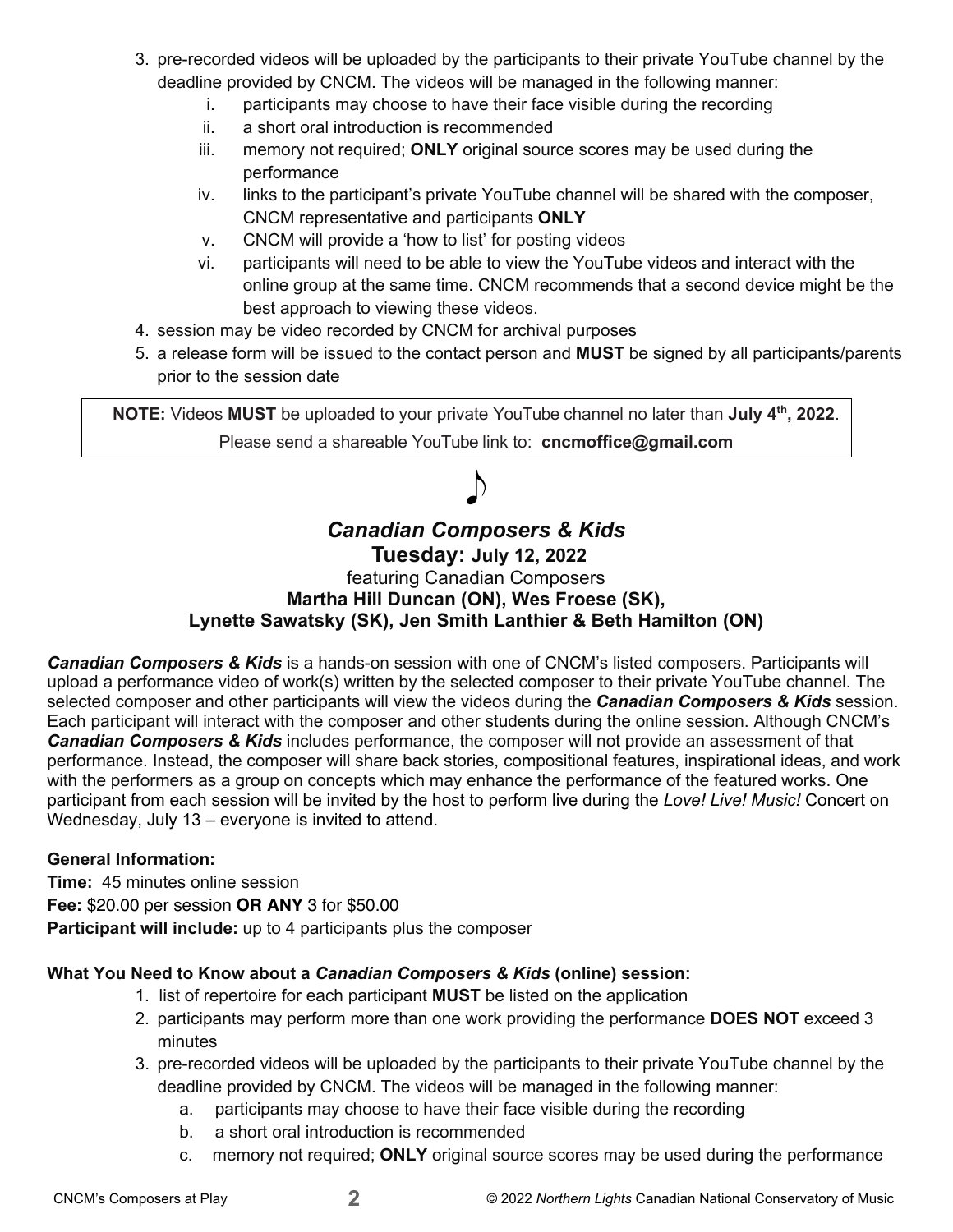- d. links to the participant's private YouTube channel will be shared with the composer, CNCM representative and participants **ONLY**
- e. CNCM will provide a 'how to list' for posting videos
- f. participants will need to be able to view the YouTube videos and interact with the online group at the same time. CNCM recommends that a second device might be the best approach to viewing these videos.
- 4. session may be video recorded by CNCM for archival purposes
- 5. a release form will be issued to the contact person and **MUST** be signed by all participants/parents prior to the session date

### *Women Who Composed* **Tuesday, July 12, 2022** featuring Canadian pianist **Sandra Mogensen (ON)**

*Women Who Composed* is a workshop with Sandra Mogensen on music composed by women throughout the Baroque, Classical, Romantic and Early 20<sup>th</sup> Century musical eras.

Each participant will record to video their performance of music composed by a female composer born before 1920. The workshop will focus on exploring these composers, their music, their careers, and their significance.

This session is open to performers of all levels. Each participant is invited to perform one or more pieces, up to a maximum of 5 minutes. One participant will be invited by Sandra Mogensen to perform live during the *Love! Live! Music!* Concert on Wednesday, July 13 – everyone is invited to attend.

#### **Suggested sources:**

The Piano Music She Wrote online directory to IMSLP: https://www.pianomusicshewrote.com/pmsw-directory

Piano Music She Wrote elementary level anthologies: https://www.debrawanless.com/book-author/sandra-mogensen/

Women Composers, volumes 1-3: https://www.oneeyepublications.com/product-page/woman-composers-vol-1

#### **General Information:**

**Time:** 45 minutes online session **Fee:** \$20.00 per session **OR ANY** 3 for \$50.00 **Participant Options:** up to 4 participants

#### **What You Need to Know about the** *Women Who Composed* **session:**

- 1. list of repertoire for each participant **MUST** be listed on the application
- 2. participants may perform more than one work providing the performance **DOES NOT** exceed 5 minutes
- 3. pre-recorded videos will be uploaded by the participants to their private YouTube channel by the deadline provided by CNCM. The videos will be managed in the following manner:
	- a. participants may choose to have their face visible during the recording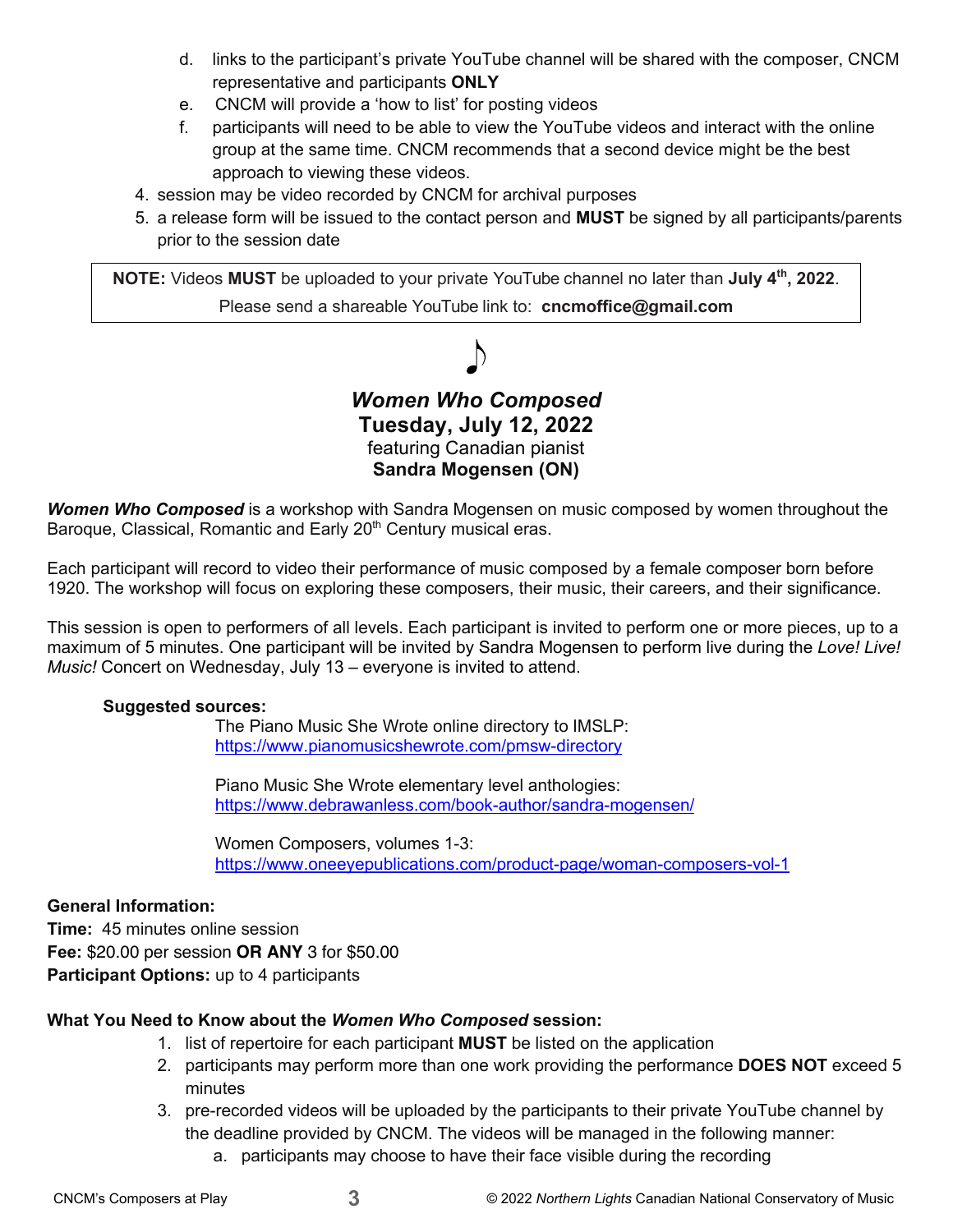- b. a short oral introduction is recommended
- c. memory not required; **ONLY** original source scores may be used during the performance
- d. links to the participant's private YouTube channel will be shared with Sandra Mogensen, CNCM representative and participants **ONLY**
- e. CNCM will provide a 'how to list' for posting videos
- f. participants will need to be able to view the YouTube videos and interact with the online group at the same time. CNCM recommends that a second device might be the best approach to viewing these videos.
- 4. session may be video recorded by CNCM for archival purposes
- 5. a release form will be issued to the contact person and **MUST** be signed by all participants/parents prior to the session date

# $\bigtriangledown$ *Piano Masterclass: Intermediate and Advanced Solo & Duet* **Tuesday, July 12, 2022** featuring Canadian pianist **Sandra Mogensen (ON)**

Canadian pianist, Sandra Mogensen will work with individual pianists and 4-hands ensembles on repertoire of their own choice. (Maximum 5 minutes.)

Each participant/team can choose to record their performance to video ahead of time or perform 'in real time' during the online session.

Following the performance, the participants will receive feedback in an interactive master class session with pianist, Sandra Mogensen. One participant (solo or duet) will be invited by Sandra Mogensen to perform live during the *Love! Live! Music!* Concert on Wednesday, July 13 – everyone is invited to attend.

#### **General Information:**

**Time:** 45 minutes online session **Fee:** \$20.00 per session **OR ANY** 3 for \$50.00 **Participant Options:** up to 4 participants

#### **What You Need to Know about the** *Piano Masterclass* **session:**

- 1. list of repertoire for each participant **MUST** be listed on the application
- 2. participants may perform more than one work providing the performance **DOES NOT** exceed 5 minutes
- 3. pre-recorded videos will be uploaded by the participants to their private YouTube channel by the deadline provided by CNCM. The videos will be managed in the following manner:
	- a. participants may choose to have their face visible during the recording
	- b. a short oral introduction is recommended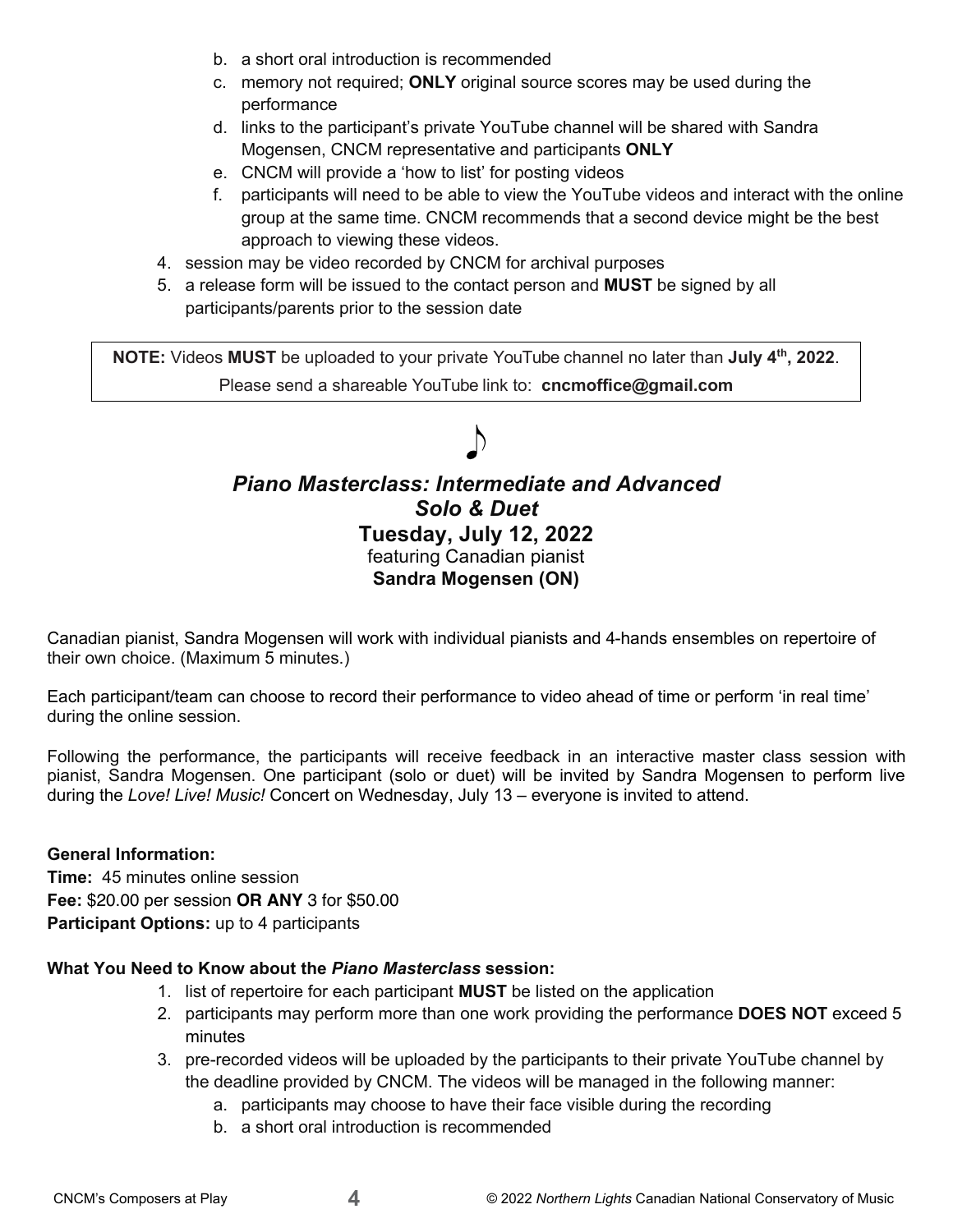- c. memory not required; **ONLY** original source scores may be used during the performance
- d. links to the participant's private YouTube channel will be shared with Sandra Mogensen, CNCM representative and participants **ONLY**
- e. CNCM will provide a 'how to list' for posting videos
- f. participants will need to be able to view the YouTube videos and interact with the online group at the same time. CNCM recommends that a second device might be the best approach to viewing these videos.
- 4. session may be video recorded by CNCM for archival purposes
- 5. a release form will be issued to the contact person and **MUST** be signed by all participants/parents prior to the session date

# *Love! Live! Music!* **Wednesday, July 13, 2022**

**5 pm (NL) 4:30 pm (NS, NB & PEI) 3:30 pm (ON & QC) 2:30 pm (MB) 1:30 pm (SK & AB) 12:30 pm (BC)** Concert featuring Canadian Piano Students from across the country Hosted by: **Wes Froese (SK) & Sandra Mogensen (ON)**

Join Us Online for a Cross Canada Live Concert featuring invited Festival Participants

#### **General Information:**

**Time:** 1 hour online concert **Fee:** free to all

#### **What You Need to Know about the** *Love! Live! Music!* **concert**

- 1. *Love! Live! Music!* Participants are chosen and invited via email by the festival session leaders
- 2. participants will RSVP their agreement to perform in *Love! Live! Music!*
- 3. The concert may be video recorded by CNCM for archival purposes

# **[Register Now](https://www.cncm.ca/)**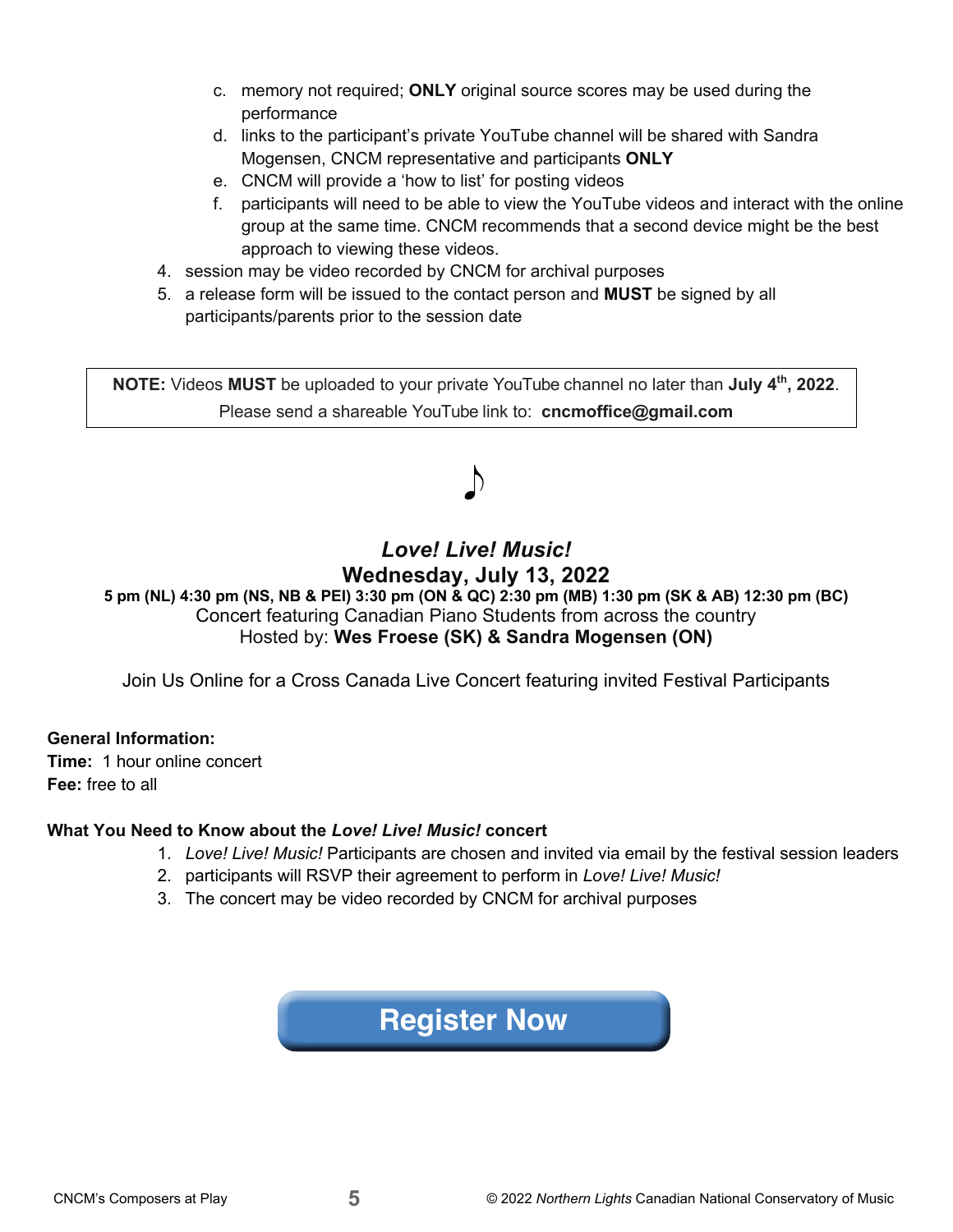# *Northern Lights* **Canadian National Conservatory of Music**



*Media Release Form*

I, hereby give CNCM permission to use photographs and/or video taken during the Composers At Works sessions on **Monday July 11, 12 & 13, 2022.**

I hereby consent to the use of any photos/video of myself or my child in any editorial material and/or CNCM website content.

The name of the participant may appear without location.

Students over the age of 18 may sign for themselves/ students under 18 must have this release signed by their parent or guardian.

Child's Name Child's Date of Birth

AGREED TO AND ACCEPTED BY:

Parent's Name Printed

Parent's Signature Date Date Date

*Northern Lights* **Canadian National Conservatory of Music [www.cncm.ca](https://www.cncm.ca/)**